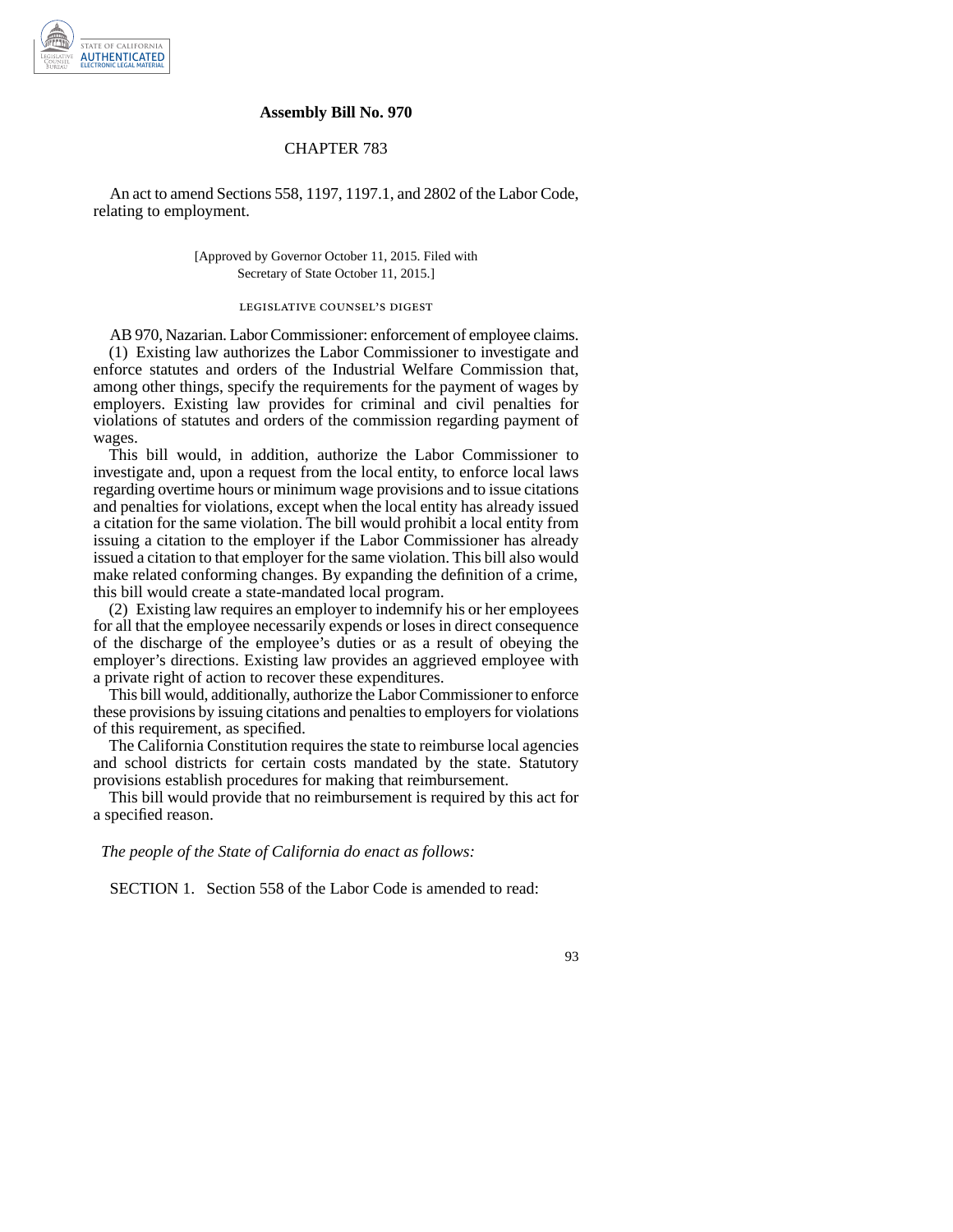558. (a) Any employer or other person acting on behalf of an employer who violates, or causes to be violated, a section of this chapter or any provision regulating hours and days of work in any order of the Industrial Welfare Commission shall be subject to a civil penalty as follows:

(1) For any initial violation, fifty dollars (\$50) for each underpaid employee for each pay period for which the employee was underpaid in addition to an amount sufficient to recover underpaid wages.

(2) For each subsequent violation, one hundred dollars (\$100) for each underpaid employee for each pay period for which the employee was underpaid in addition to an amount sufficient to recover underpaid wages.

(3) Wages recovered pursuant to this section shall be paid to the affected employee.

(b) If upon inspection or investigation the Labor Commissioner determines that a person had paid or caused to be paid a wage for overtime work in violation of any provision of this chapter, any provision regulating hours and days of work in any order of the Industrial Welfare Commission, or any applicable local overtime law, the Labor Commissioner may issue a citation. The procedures for issuing, contesting, and enforcing judgments for citations or civil penalties issued by the Labor Commissioner for a violation of this chapter shall be the same as those set out in Section 1197.1.

(c) In a jurisdiction where a local entity has the legal authority to issue a citation against an employer for a violation of any applicable local overtime law, the Labor Commissioner, pursuant to a request from the local entity, may issue a citation against an employer for a violation of any applicable local overtime law if the local entity has not cited the employer for the same violation. If the Labor Commissioner issues a citation, the local entity shall not cite the employer for the same violation.

(d) The civil penalties provided for in this section are in addition to any other civil or criminal penalty provided by law.

(e) This section does not change the applicability of local overtime wage laws to any entity.

SEC. 2. Section 1197 of the Labor Code is amended to read:

1197. The minimum wage for employees fixed by the commission or by any applicable state or local law, is the minimum wage to be paid to employees, and the payment of a lower wage than the minimum so fixed is unlawful. This section does not change the applicability of local minimum wage laws to any entity.

SEC. 3. Section 1197.1 of the Labor Code is amended to read:

1197.1. (a) Any employer or other person acting either individually or as an officer, agent, or employee of another person, who pays or causes to be paid to any employee a wage less than the minimum fixed by an applicable state or local law, or by an order of the commission shall be subject to a civil penalty, restitution of wages, liquidated damages payable to the employee, and any applicable penalties imposed pursuant to Section 203 as follows:

(1) For any initial violation that is intentionally committed, one hundred dollars (\$100) for each underpaid employee for each pay period for which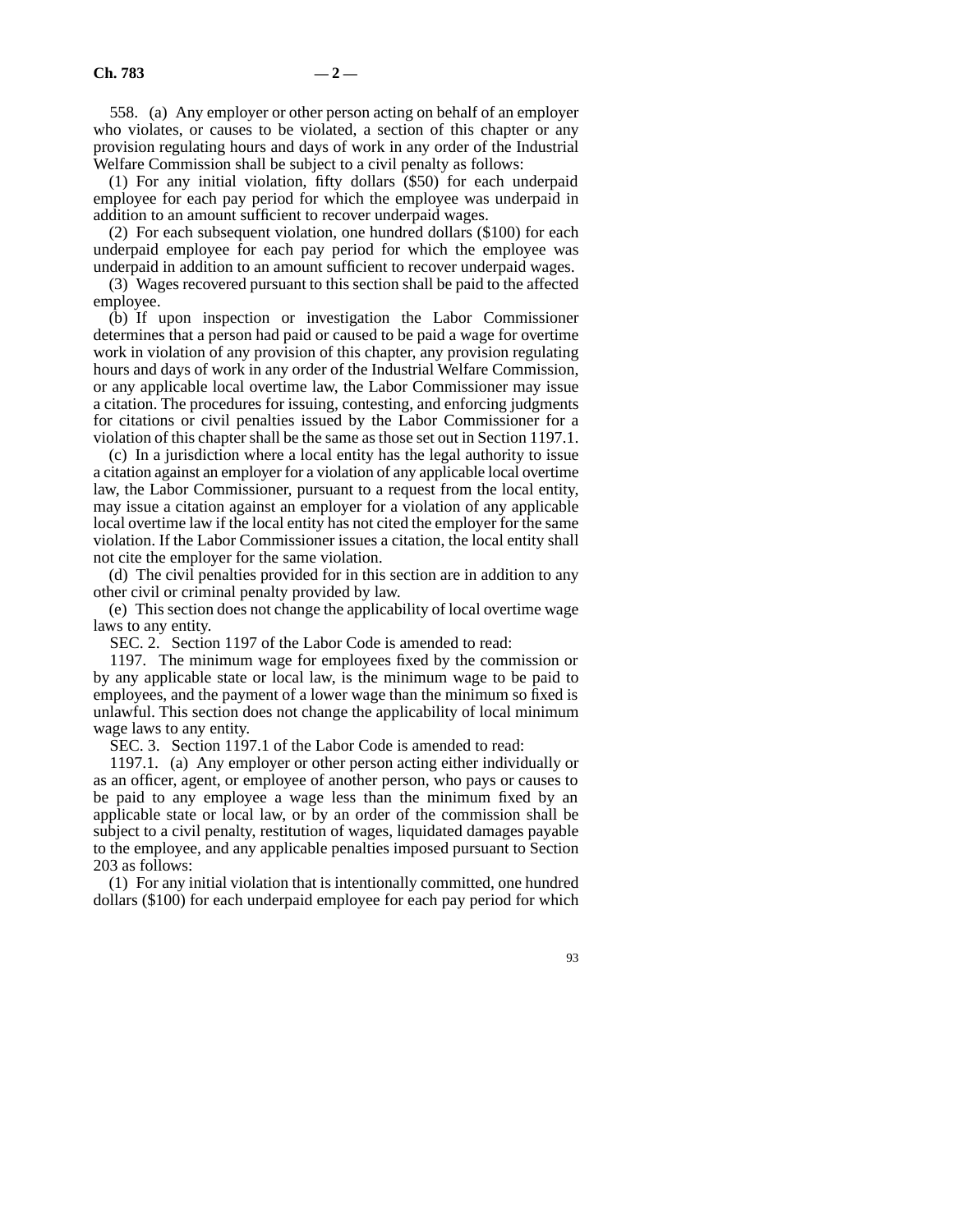the employee is underpaid. This amount shall be in addition to an amount sufficient to recover underpaid wages, liquidated damages pursuant to Section 1194.2, and any applicable penalties imposed pursuant to Section 203.

(2) For each subsequent violation for the same specific offense, two hundred fifty dollars (\$250) for each underpaid employee for each pay period for which the employee is underpaid regardless of whether the initial violation is intentionally committed. This amount shall be in addition to an amount sufficient to recover underpaid wages, liquidated damages pursuant to Section 1194.2, and any applicable penalties imposed pursuant to Section 203.

(3) Wages, liquidated damages, and any applicable penalties imposed pursuant to Section 203, recovered pursuant to this section shall be paid to the affected employee.

(b) If, upon inspection or investigation, the Labor Commissioner determines that a person has paid or caused to be paid a wage less than the minimum under applicable law, the Labor Commissioner may issue a citation to the person in violation. The citation may be served personally or by registered mail in accordance with subdivision (c) of Section 11505 of the Government Code. Each citation shall be in writing and shall describe the nature of the violation, including reference to the statutory provision alleged to have been violated. The Labor Commissioner promptly shall take all appropriate action, in accordance with this section, to enforce the citation and to recover the civil penalty assessed, wages, liquidated damages, and any applicable penalties imposed pursuant to Section 203 in connection with the citation.

(c) (1) If a person desires to contest a citation or the proposed assessment of a civil penalty, wages, liquidated damages, and any applicable penalties imposed pursuant to Section 203 therefor, the person shall, within 15 business days after service of the citation, notify the office of the Labor Commissioner that appears on the citation of his or her request for an informal hearing. The Labor Commissioner or his or her deputy or agent shall, within 30 days, hold a hearing at the conclusion of which the citation or proposed assessment of a civil penalty, wages, liquidated damages, and any applicable penalties imposed pursuant to Section 203 shall be affirmed, modified, or dismissed.

(2) The decision of the Labor Commissioner shall consist of a notice of findings, findings, and an order, all of which shall be served on all parties to the hearing within 15 days after the hearing by regular first-class mail at the last known address of the party on file with the Labor Commissioner. Service shall be completed pursuant to Section 1013 of the Code of Civil Procedure. Any amount found due by the Labor Commissioner as a result of a hearing shall become due and payable 45 days after notice of the findings and written findings and order have been mailed to the party assessed. A writ of mandate may be taken from this finding to the appropriate superior court. The party shall pay any judgment and costs ultimately rendered by the court against the party for the assessment. The writ shall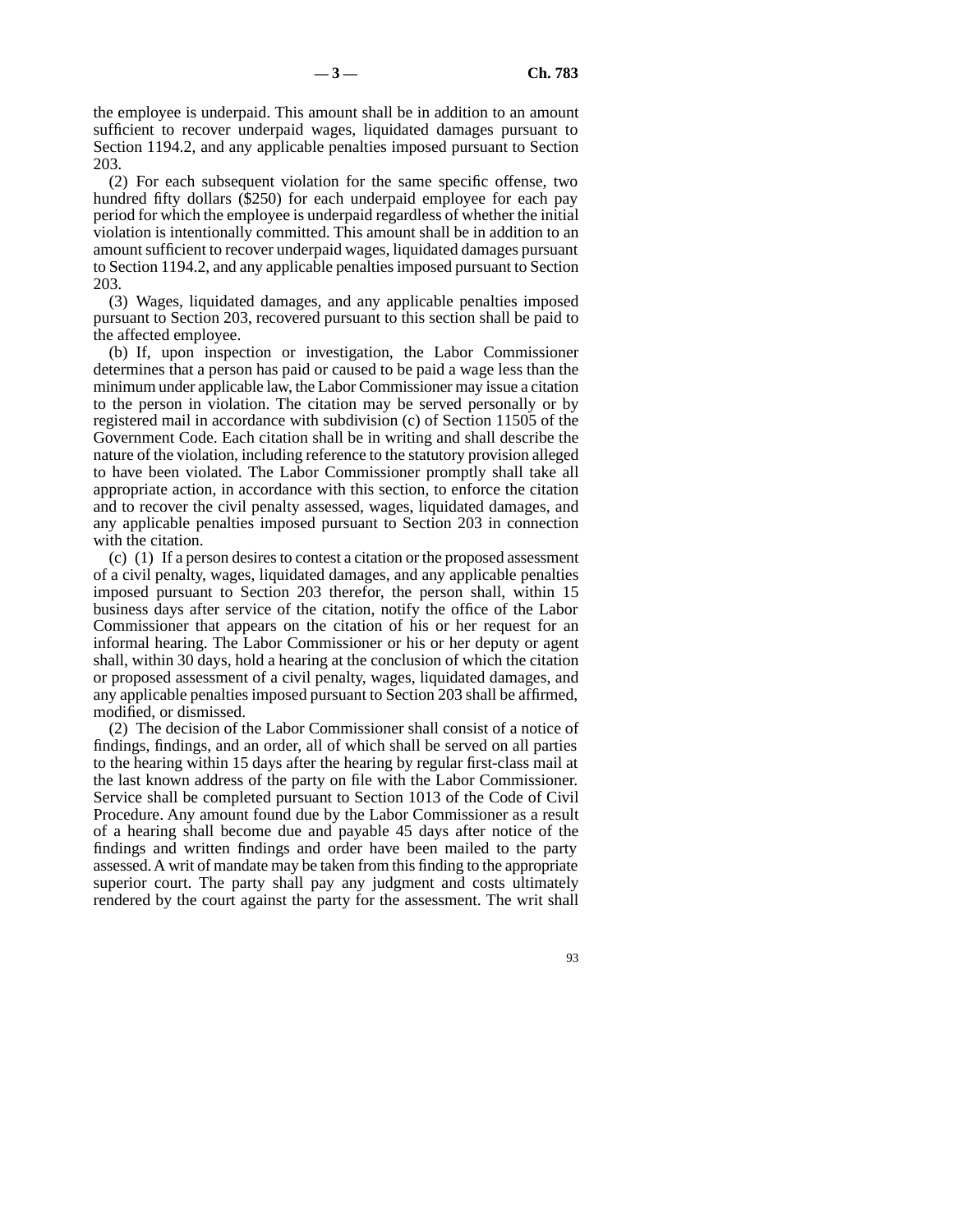be taken within 45 days of service of the notice of findings, findings, and order thereon.

(d) A person to whom a citation has been issued shall, in lieu of contesting a citation pursuant to this section, transmit to the office of the Labor Commissioner designated on the citation the amount specified for the violation within 15 business days after issuance of the citation.

(e) When no petition objecting to a citation or the proposed assessment of a civil penalty, wages, liquidated damages, and any applicable penalties imposed pursuant to Section 203 is filed, a certified copy of the citation or proposed civil penalty, wages, liquidated damages, and any applicable penalties imposed pursuant to Section 203 may be filed by the Labor Commissioner in the office of the clerk of the superior court in any county in which the person assessed has or had a place of business. The clerk, immediately upon the filing, shall enter judgment for the state against the person assessed in the amount shown on the citation or proposed assessment of a civil penalty, wages, liquidated damages, and any applicable penalties imposed pursuant to Section 203.

(f) When findings and the order thereon are made affirming or modifying a citation or proposed assessment of a civil penalty, wages, liquidated damages, and any applicable penalties imposed pursuant to Section 203 after hearing, a certified copy of these findings and the order entered thereon may be entered by the Labor Commissioner in the office of the clerk of the superior court in any county in which the person assessed has property or in which the person assessed has or had a place of business. The clerk, immediately upon the filing, shall enter judgment for the state against the person assessed in the amount shown on the certified order.

(g) A judgment entered pursuant to this section shall bear the same rate of interest and shall have the same effect as other judgments and be given the same preference allowed by the law on other judgments rendered for claims for taxes. The clerk shall make no charge for the service provided by this section to be performed by him or her.

(h) In a jurisdiction where a local entity has the legal authority to issue a citation against an employer for a violation of any applicable local minimum wage law, the Labor Commissioner, pursuant to a request from the local entity, may issue a citation against an employer for a violation of any applicable local minimum wage law if the local entity has not cited the employer for the same violation. If the Labor Commissioner issues a citation, the local entity shall not cite the employer for the same violation.

(i) The civil penalties provided for in this section are in addition to any other penalty provided by law.

(j) This section shall not apply to any order of the commission relating to household occupations.

(k) This section does not change the applicability of local minimum wage laws to any entity.

SEC. 4. Section 2802 of the Labor Code is amended to read:

2802. (a) An employer shall indemnify his or her employee for all necessary expenditures or losses incurred by the employee in direct